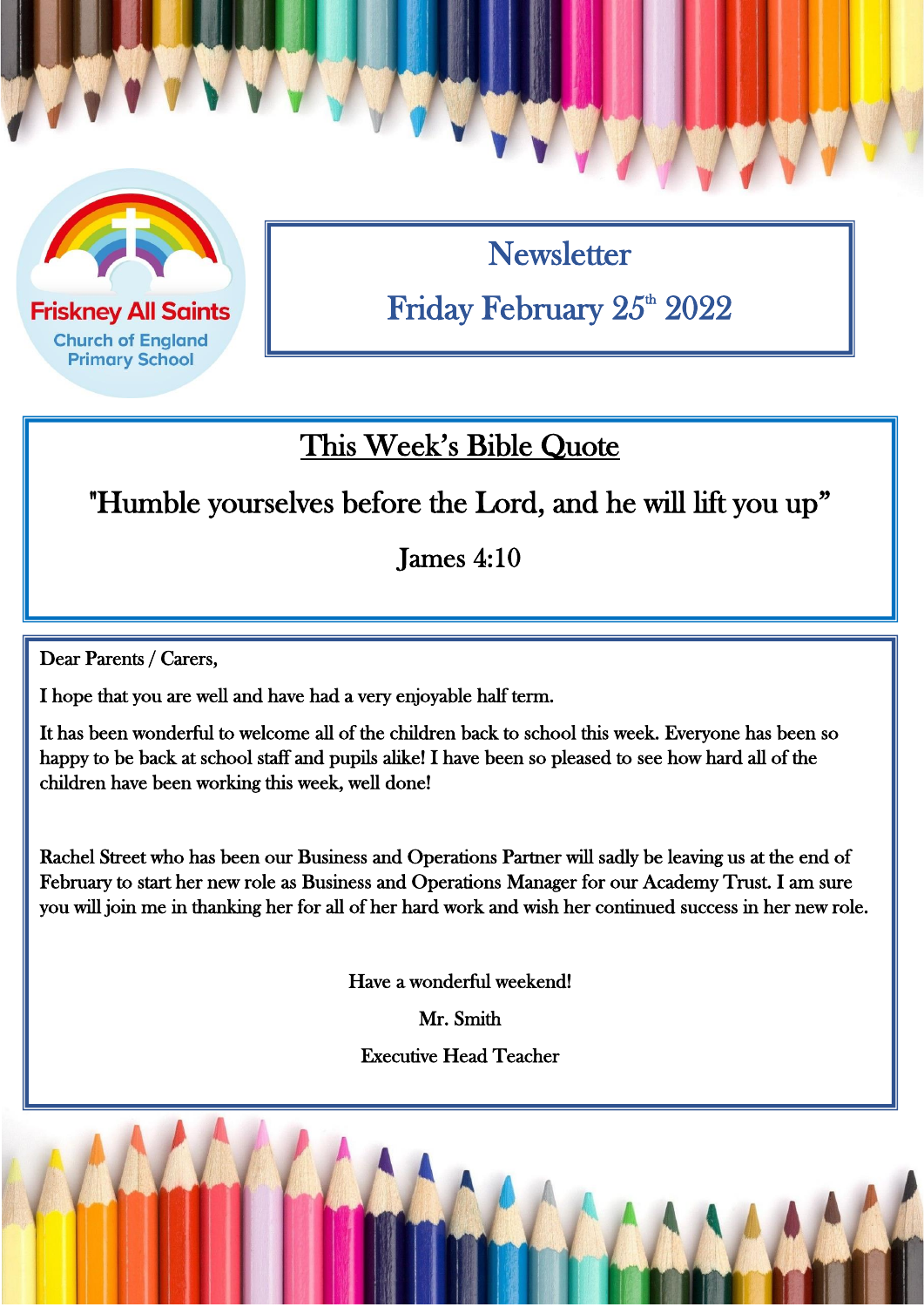

## How are you going to use the Friskney 5 this week?

## THUNK OF THE WEEK

(Something to get you thinking about as a family at home)

## Are clouds in, under or above the sky?



| This Week's POM POM Challenge |                 |                  |                     |  |
|-------------------------------|-----------------|------------------|---------------------|--|
| <b>Class</b>                  | <b>POM POMs</b> | Points this week | <b>Total Points</b> |  |
|                               | 505             |                  |                     |  |
| 9                             | 224             | O)               |                     |  |
| я                             | 140             |                  |                     |  |
|                               | 251             | Χ                | 3                   |  |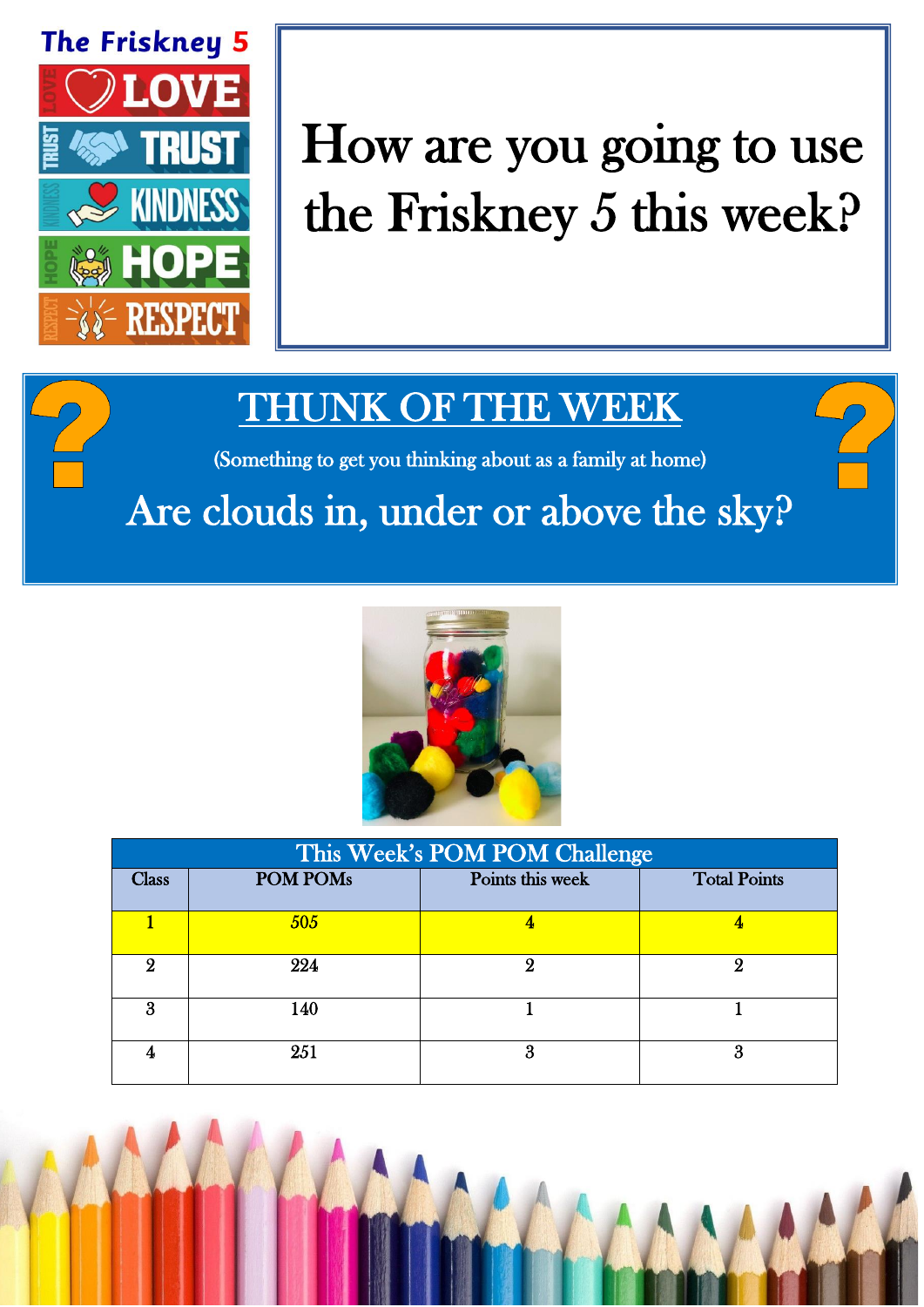

| This Week's Star of the Week |                                                                 |  |  |  |
|------------------------------|-----------------------------------------------------------------|--|--|--|
| Class 1                      |                                                                 |  |  |  |
| <b>Tabitha Banks</b>         | For being kind and caring to her friends.                       |  |  |  |
|                              |                                                                 |  |  |  |
| Class 2                      |                                                                 |  |  |  |
| <b>Oscar Panton</b>          | For trying really hard in Read Write Inc this week.             |  |  |  |
| <b>Brogan Netting</b>        | For fabulous sentence writing in English.                       |  |  |  |
| Class 3                      |                                                                 |  |  |  |
| <b>Bobby Disney</b>          | For perseverance in exchanging in Maths.                        |  |  |  |
| <b>Austin Carter</b>         | For always getting on and for being a great role model!         |  |  |  |
| Class 4                      |                                                                 |  |  |  |
| Harlow Reeson &              | For their enthusiasm, knowledge and questions at the farm.      |  |  |  |
| <b>James Wright</b>          |                                                                 |  |  |  |
| <b>Rueben Rendall</b>        | For fantastic use of language in English.                       |  |  |  |
| Theo Ward                    | For making a great effort and using his scientific knowledge in |  |  |  |
|                              | English writing.                                                |  |  |  |

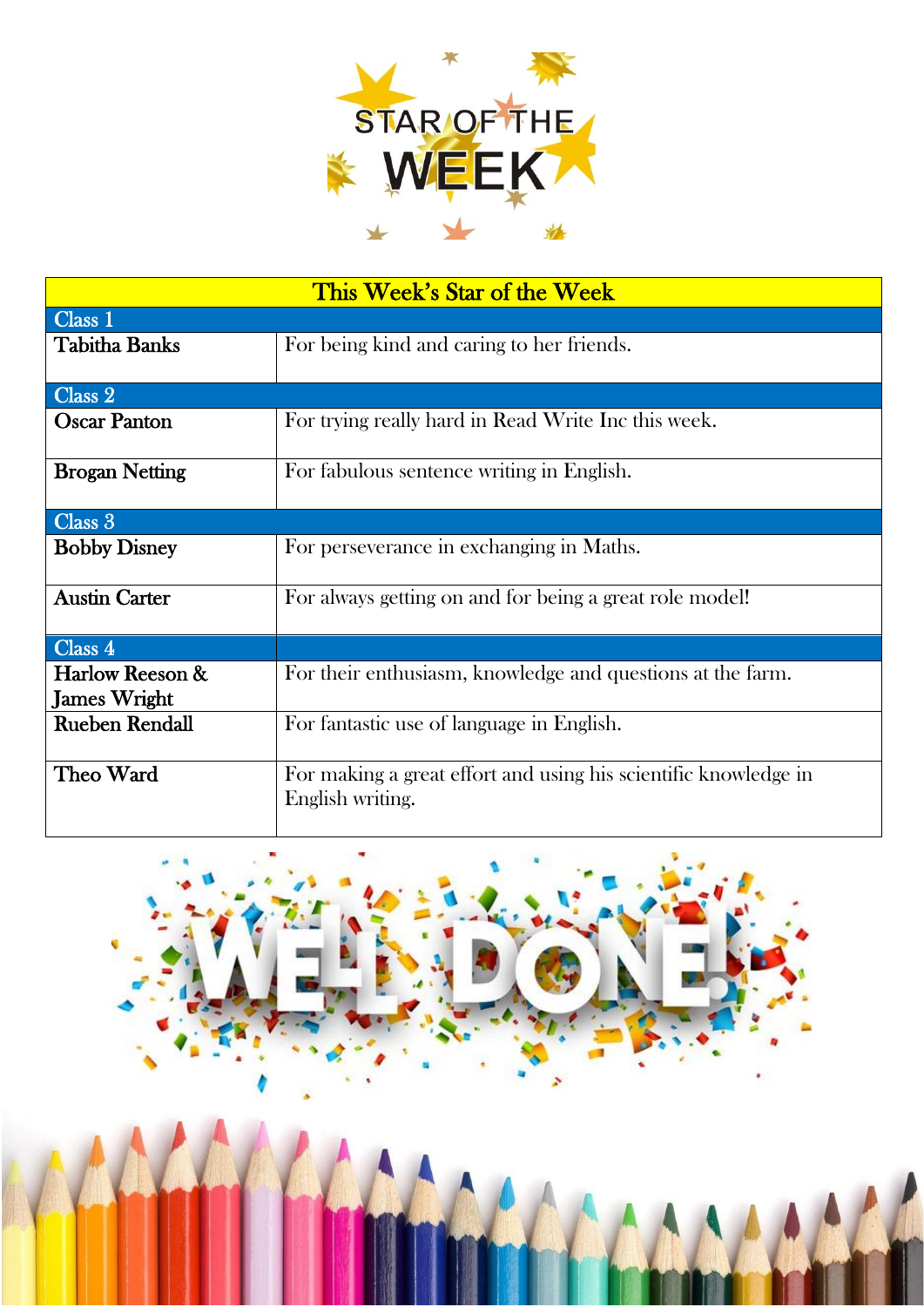

| Class 1 | 93.89% |
|---------|--------|
| Class 2 | 98.53% |
| Class 3 | 94.92% |
| Class 4 | 98.91% |

Well done to Class 4 this week for having the best attendance, keep up the good work!

 $\overline{a}$ 



Just a reminder, could we please ensure that all school meals are booked via Parent Pay by Wednesday night each week.

Reminder

Please don't forget that if you require before or after school care, we do run a breakfast club from 07:45am – 08:30am for a cost of £3 and an after-school club which runs from 3:00pm – 4:15pm at a cost of £5.

Both can be booked via Parent Pay, if you would like any more information about either of these, please feel free to contact the school office.